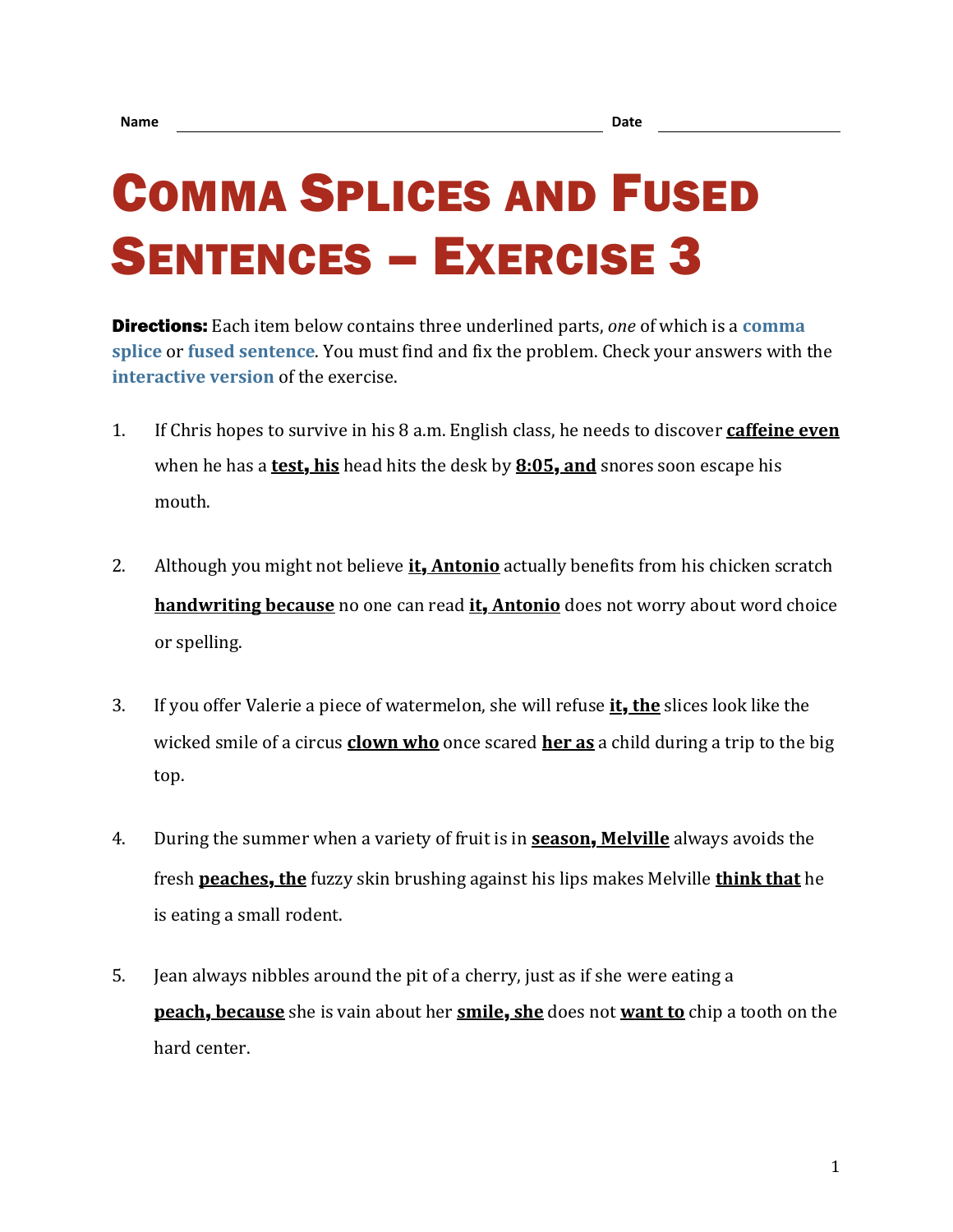- 6. Because Simon thinks that he has big, ugly **toes**, **he** insists on wearing socks everywhere that he **goes at** the beach, in the shower, or around the **house**, **you** will find Simon with his feet covered.
- 7. Sick with the **flu**, **Howard** craved a big hot bowl of his grandmother's chicken **soup**, **but** in the refrigerator, Howard had only a jar of olives and a carton of **milk**, **cream** of olive soup, Howard decided, would only worsen how he felt.
- 8. To gain attention, Christie has pierced each of her ears eight **times on** breezy **days**, **people** hear the tinkling sounds of Christie's unique wind **chimes as** the jewelry blows in the wind.
- 9. Since he had fallen asleep on the library **sofa**, **William** was **unaware that** his twentyeight algebra classmates were sweating, sighing, and wracking their brains as they tried to ace their final **exam**, **poor** William, on the other hand, was quietly earning a zero.
- 10. Sparkling with jewelry conned from **ex-boyfriends**, **Gloria** keeps an eye out for new victims with fat **wallets**, **she** still needs a pair of diamond **earrings to** complement a necklace that she coerced Ricardo to buy.
- 11. As her teachers had **recommended**, **Madison** tried to study in the **library but** discovered that the good music, unlimited soda, and big tables at the campus café made a great place to do **homework during** fall semester, Madison must have eaten 150 pizza slices while she slogged through Fundamentals of Biology.
- 12. Davina, a good friend from my biology **class**, **prefers** what is under a guy's *skin* to what is under his *clothes*, **for** this **reason**, **she** is pursuing a degree in radiography.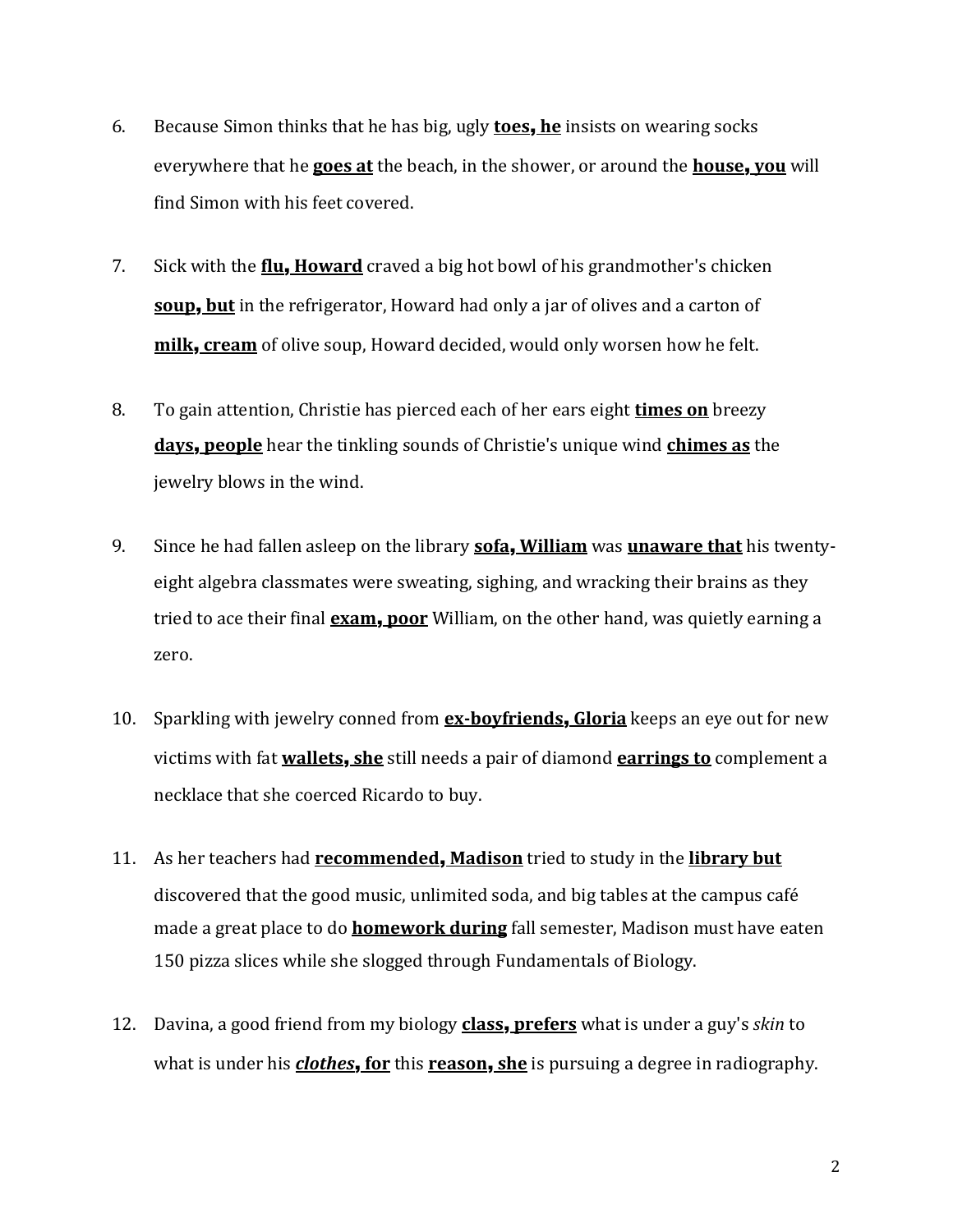- 13. Jackie always sat in the front **row because** she liked to focus on the lecture and take good **notes**, **the** excessive spitting of her Latin **professor**, **however**, drove her to the back of the room.
- 14. Latoya tried to concentrate on Professor Lemon's dull art history **lecture**, **but** the darkened classroom and endless slide show soon had her dozing in her **seat**, **Latoya** knew that Beverly would poke her with a **pencil if** Professor Lemon bothered to glance their way.
- 15. Todd is an amazing **cook**, **he** can look into a nearly empty refrigerator and put together an interesting **dinner**; **yesterday**, for **example**, **he** made a sliced pickle and mayonnaise sandwich, using an old blueberry muffin as bread.
- 16. Watching the Home Shopping Network late one **evening**, **Clarence** saw handheld televisions advertised for only **\$49.99**, **so** he bought ten of **them**, **in** his lifetime, Clarence was certain that he would need them all.
- 17. When Robert is riding his **motorcycle**, **he** drives **recklessly**, **weaving** dangerously through rush hour traffic, Robert does not **care that** he might leave a kneecap or chunk of thigh speared on a car bumper.
- 18. During the fall semester, parking on campus is very **difficult**, **students** circle the lots like **vultures**, **waiting** for an empty **space**, **and** most students soon realize that taking a 7 a.m. class, despite the effort it takes to get up that early, at least cures their parking woes.
- 19. Jacques, a self-taught computer whiz, always hates going to his Introduction to Microcomputers **class the** reason **is that** both his textbook and professor are at least a year **behind when** they discuss apps or artificial intelligence.